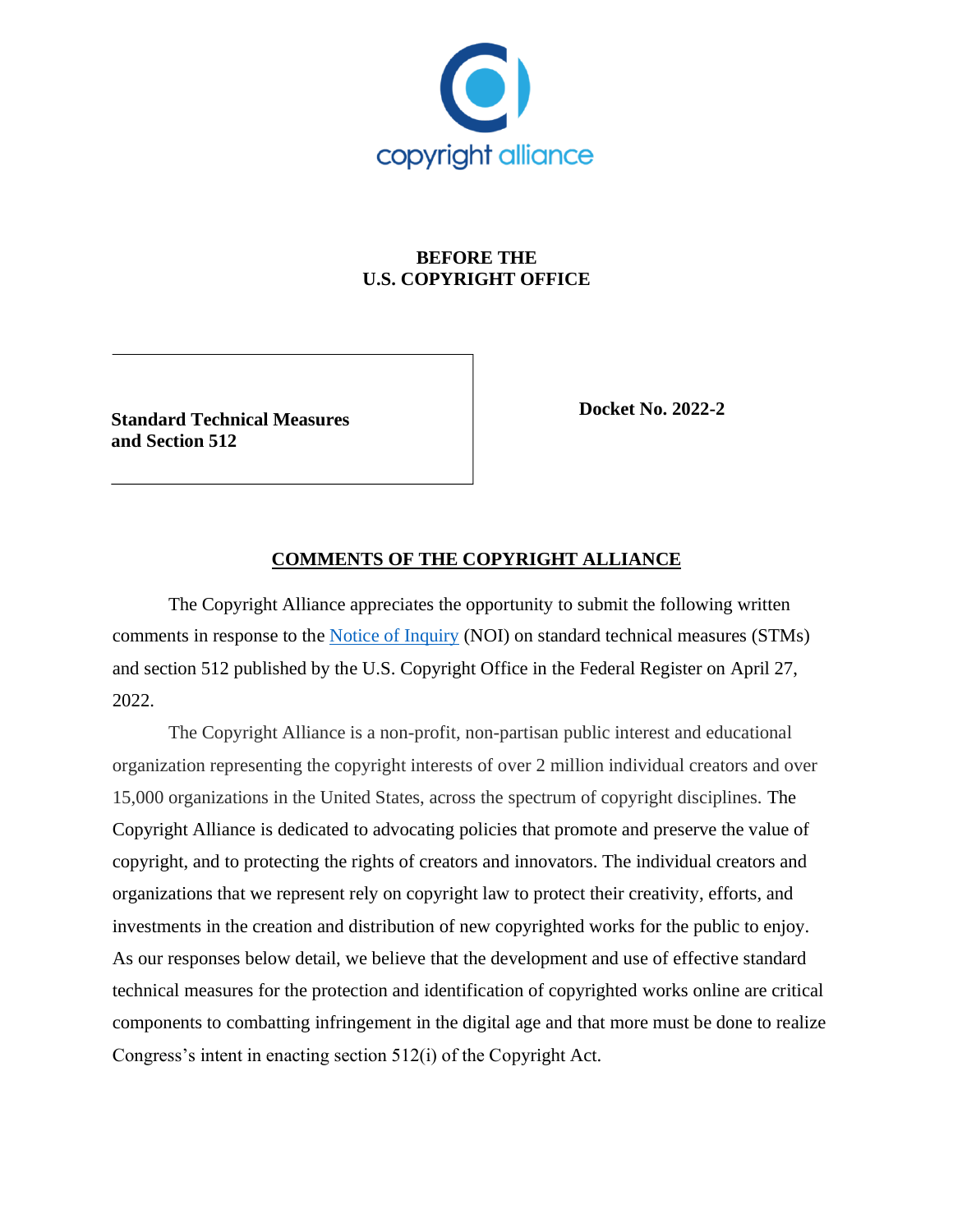### *Questions About Existing Technologies as STMs*

*1. Are there existing technologies that meet the current statutory definition of STMs in section 512(i)? If yes, please identify. If no, what aspects of the statutory definition do existing technologies fail to meet?*

There are many existing technologies capable of identifying and/or protecting unauthorized copyrighted material and infringing activities online. Some of these are "off-the-shelf" technologies that are easy to implement and affordable for online service providers (OSPs) of all types and sizes. Some OSPs have already implemented technologies that identify and/or protect copyrighted works from infringement on and through their services, sites, and platforms. However, the problem is that these technologies do not meet the statutory interpretation of an STM because they are usually not voluntarily made available to *all* types of relevant copyright owners and OSPs have refused to come to the table with other stakeholders to have them formally adopted as widely recognized standards under section  $512(i)$ .<sup>1</sup> This has led to a lack of uniformity among and access to existing technical measures that makes it difficult for those copyright owners who do not have access to combat infringement. On the other hand, OSPs prefer the status quo because it allows them to avoid adopting and implementing standard technologies.

Copyright owners currently utilize a range of technical measures, either developed themselves, by OSPs, or by third parties that enable them to identify, and in some cases protect against online infringement. Technical measures used by copyright owners to identify infringement include such technologies as Google Image's Usage Right feature<sup>2</sup>

<sup>1</sup> *See The Role of Private Agreements and Existing Technology in Curbing Online Piracy: Hearing before the Senate Subcommittee on Intellectual Property*, 116<sup>th</sup> Cong. 3 (2020) (written statement of Keith Kupferschmid).

<sup>2</sup> The International Press Telecommunications Council (IPTC), *Quick guide to IPTC Photo Metadata and Google Images*, IPTC.org (In 2018, Google Images introduced new features that allow for the display of an "image's creator, credit line and a copyright notice" alongside the image instantly upon display. The technology works by reading the corresponding embedded IPTC International Press Telecommunications Council (IPTC) photo metadata fields from the image file.[\) https://iptc.org/standards/photo-metadata/quick-guide-to-iptc-photo-metadata](https://iptc.org/standards/photo-metadata/quick-guide-to-iptc-photo-metadata-and-google-images/)[and-google-images/](https://iptc.org/standards/photo-metadata/quick-guide-to-iptc-photo-metadata-and-google-images/) (last visited February 2, 2022).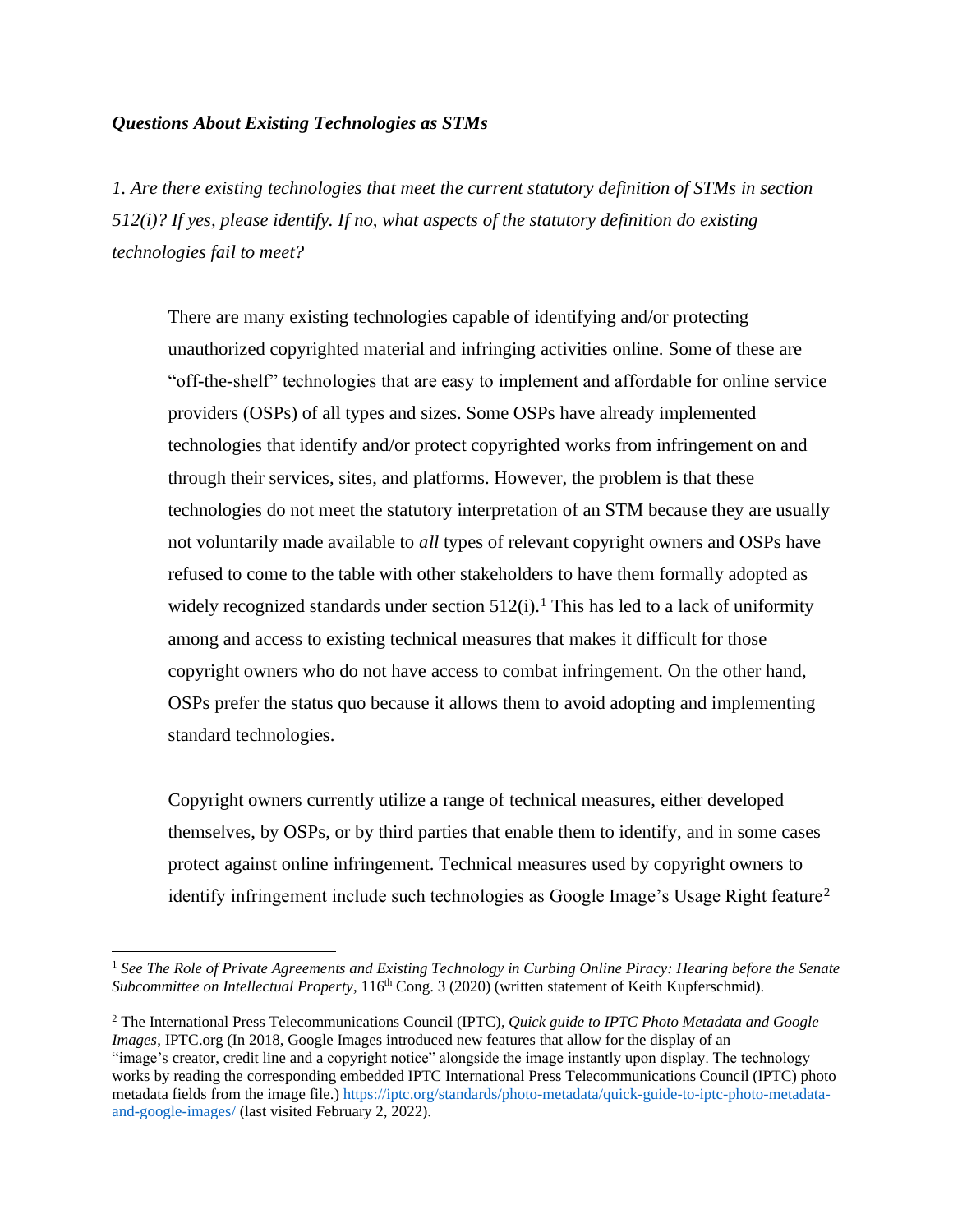and Picture Licensing Universal System's (PLUS) image recognition tools.<sup>3</sup> Some copyright owners employ third-party web crawler technologies to scan the internet for infringement, however, many OSPs block these tools from their services.<sup>4</sup> Other technologies can be used to both identify and protect works from infringement. Some examples of technical measures that have been developed by copyright owners or third parties who license use of their technologies to copyright owners and can be used to both identify infringement and protect works include Audible Magic, AdRev detection services, PEX Attribution Engine, and measures developed by the Coalition for Content Provenance and Authenticity (C2PA) as part of the Content Authenticity Initiative  $(CAI).$ <sup>5</sup>

OSPs like YouTube, Facebook, Scribd, and Dropbox have implemented technologies capable of identifying and removing unauthorized copyrighted material posted by their users. Additionally, as the Copyright Office's 512 Report notes, fingerprinting and filtering systems are used by various OSPs, including Facebook, SoundCloud, Twitch, Vimeo, and Verizon Wireless.<sup>6</sup> Examples of technical measures offered by OSPs and used by those copyright owners who are given access to the measures by the OSP to identify infringement and protect their work include Facebook Rights Manager, Spotify's digital rights management and encryption tools, and a suite of YouTube services including Content ID, Copyright Match, and the Content Verification Program. The problem with many of the tools that have been developed by OSPs is that they function

<sup>&</sup>lt;sup>3</sup> The Picture Licensing Universal System is a cooperative, multi-industry initiative that "provides a system that clearly defines and categorizes image usage around the world, from granting and acquiring licenses to tracking and managing them well into the future."

<sup>4</sup> U.S. Copyright Office, Section 512 of Title 17: A Report of the Register of Copyrights (May 2020), footnote 948, at 177.

<sup>&</sup>lt;sup>5</sup> The Content Authenticity Initiative (CAI) is a cross-industry network of "hundreds of creators, technologists, journalists, activists, and leaders who seek to address misinformation and content authenticity at scale." Launched in 2021, the Coalition for Content Provenance and Authenticity (C2PA) includes Adobe, Arm, BBC, Intel, Microsoft, and Truepic, and aims to "to accelerate the pursuit of pragmatic, adoptable standards for digital provenance." See https://contentauthenticity.org/our-members.

<sup>6</sup> Copyright Office 512 Report, *supra* note 4, at 177.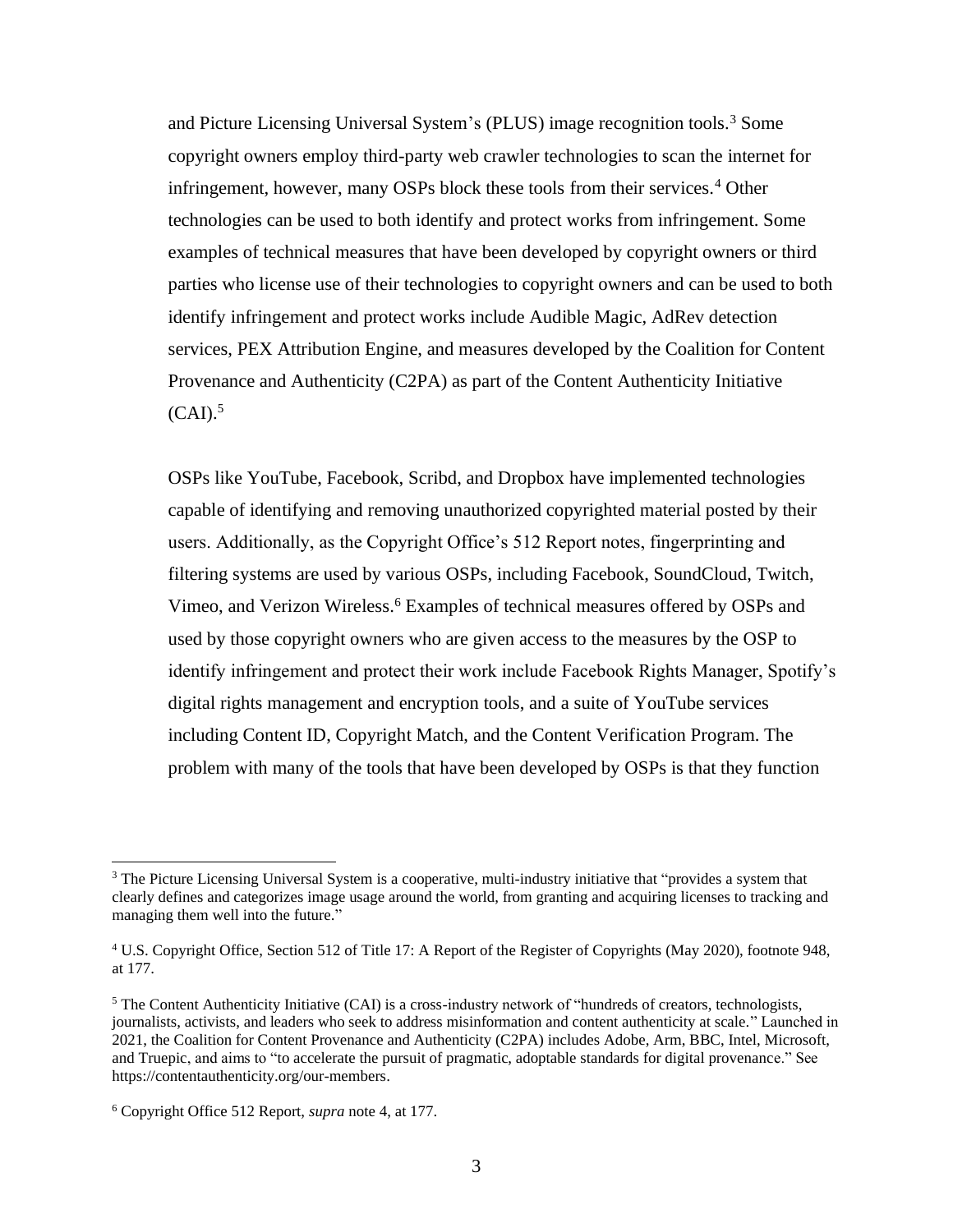within parameters set by their operators,<sup>7</sup> they're not implemented with any consistency within an OSP's platform or among OSPs, and they are not available to all types of copyright owners.<sup>8</sup>

*2. What has hindered the adoption of existing technologies as STMs? Are there solutions that could address those hindrances?*

The main impediments to the adoption of existing technologies as STMs are the statutory interpretations of 512(i) that disincentivize OSPs from participating in their development and implementation. Because the accommodation and non-interference with STMs is a condition of safe harbor eligibility under 512(i), OSPs understand that once an STM is designated, their safe harbor protections may be at risk. Rather than risk liability, service providers know that if they simply do not participate in the development of a technical measure that they can claim that it was not developed pursuant to the "broad consensus" required by 512(i) and it thereby does not qualify as an STM. The ability of some OSPs to exploit the "broad consensus" language to their benefit has resulted in no STMs being designated in the nearly quarter century that the Digital Millennium Copyright Act (DMCA) has been in existence.

One potential solution would be for Congress to revise section  $512(i)(2)(A)$  in a way that would make clear that an STM must only be developed *or identified* pursuant to a specific or *relevant* group of copyright owners and service providers in certain industries. For example, if a technical measure has been developed and is already in use by stakeholders in the music industry and music distribution platforms to identify and combat infringement, that technology should be able to be identified and designated as an

<sup>7</sup> For example, Meta's Rights Manager hides critical information from a rightsholder (and in some cases only displays blurred images to a rightsholder of matches of potentially infringing works), making it impossible for the rightsholder to send a takedown notice without opening themselves up to liability if the use of the work qualifies as fair use or was legitimately licensed.

<sup>8</sup> Keith Kupferschmid, *YouTube Infringement Tools Are All Foam and No Beer for Small Creators (Part 1)*, COPYRIGHT ALLIANCE BLOG (August 24, 2021), [https://copyrightalliance.org/youtube-infringement-tools-part-one/.](https://copyrightalliance.org/youtube-infringement-tools-part-one/)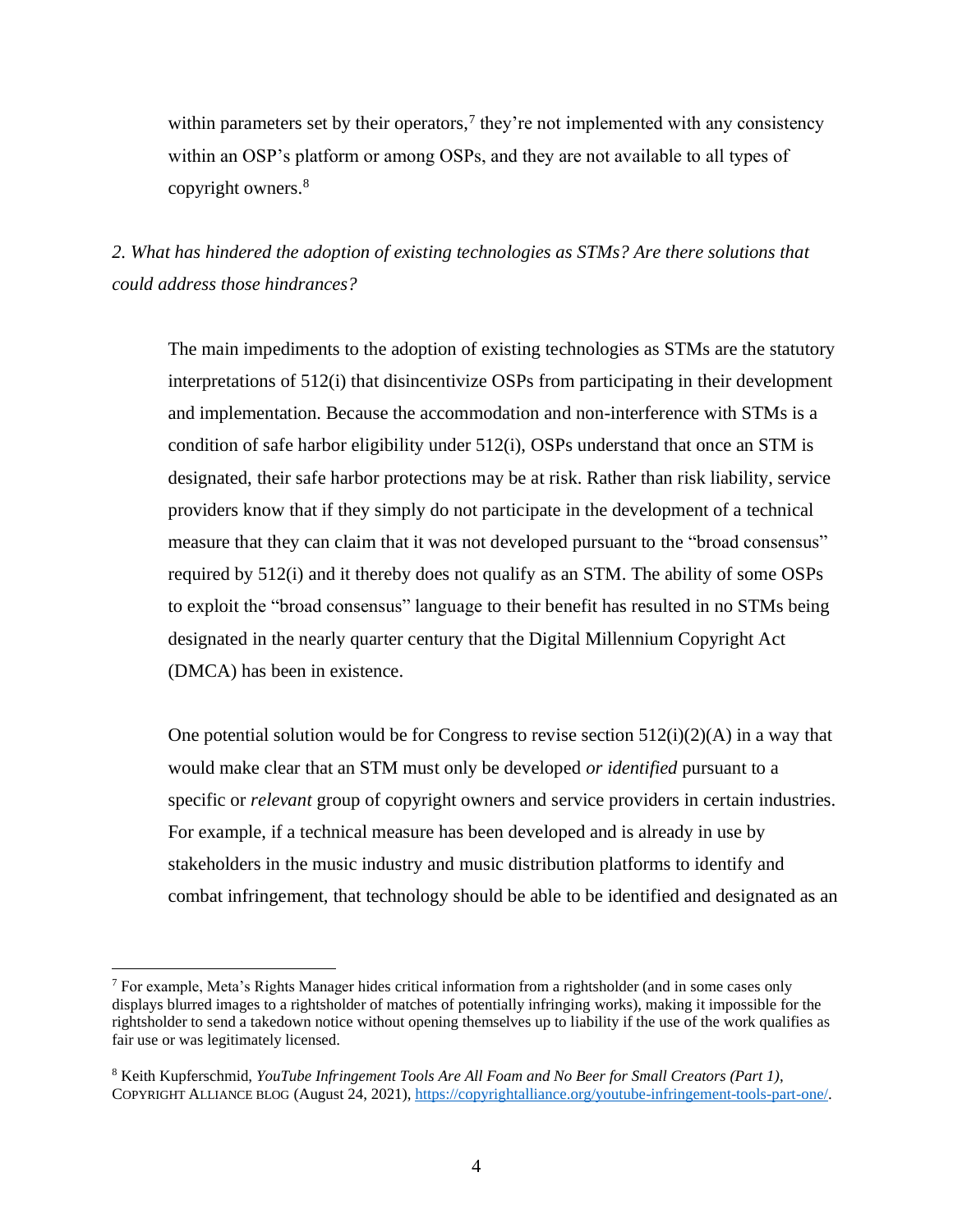STM regardless of whether copyright owners and service providers from other industries have been involved in its development or deployment.

#### *Questions About Section 512(i)*

*3. Process under the current statute:* 

*(a) Formal Process: Does section 512(i) implicitly require a formal process for adoption of an STM? If so, what are the requirements for such a process, and what should such a process entail?*

While section 512(i) does not explicitly or implicitly require a formal process for the adoption of STMs, by explicitly requiring a "broad consensus" of copyright owners and service providers and a "multi-industry standards process," it's been interpreted to require the involvement of more parties than is necessary or appropriate. Most stakeholders agree that there is no one-size-fits-all approach to technical measures, and so processes to develop, identify, and implement specific technical measures should only require the involvement and consensus of *relevant* copyright owners and OSPs that would benefit from or be directly affected by a technical measure.

*(b) Informal Process: If the statute does not require a formal process, is an informal process appropriate or necessary? What type of informal process would facilitate the identification and adoption of an STM, and what should such a process entail?*

Informal processes are appropriate and have worked in establishing some effective technical measures, but they can suffer from a lack of clarity surrounding compliance and what constitutes a "broad consensus." For that reason, it's unlikely that they would result in the establishment of STMs under 512(i). Such processes may benefit from a government body, like the Copyright Office, bringing together interested parties to work towards solutions in a formal, open setting and determining whether a technical measure qualifies as standard. However, informal processes may have benefits surrounding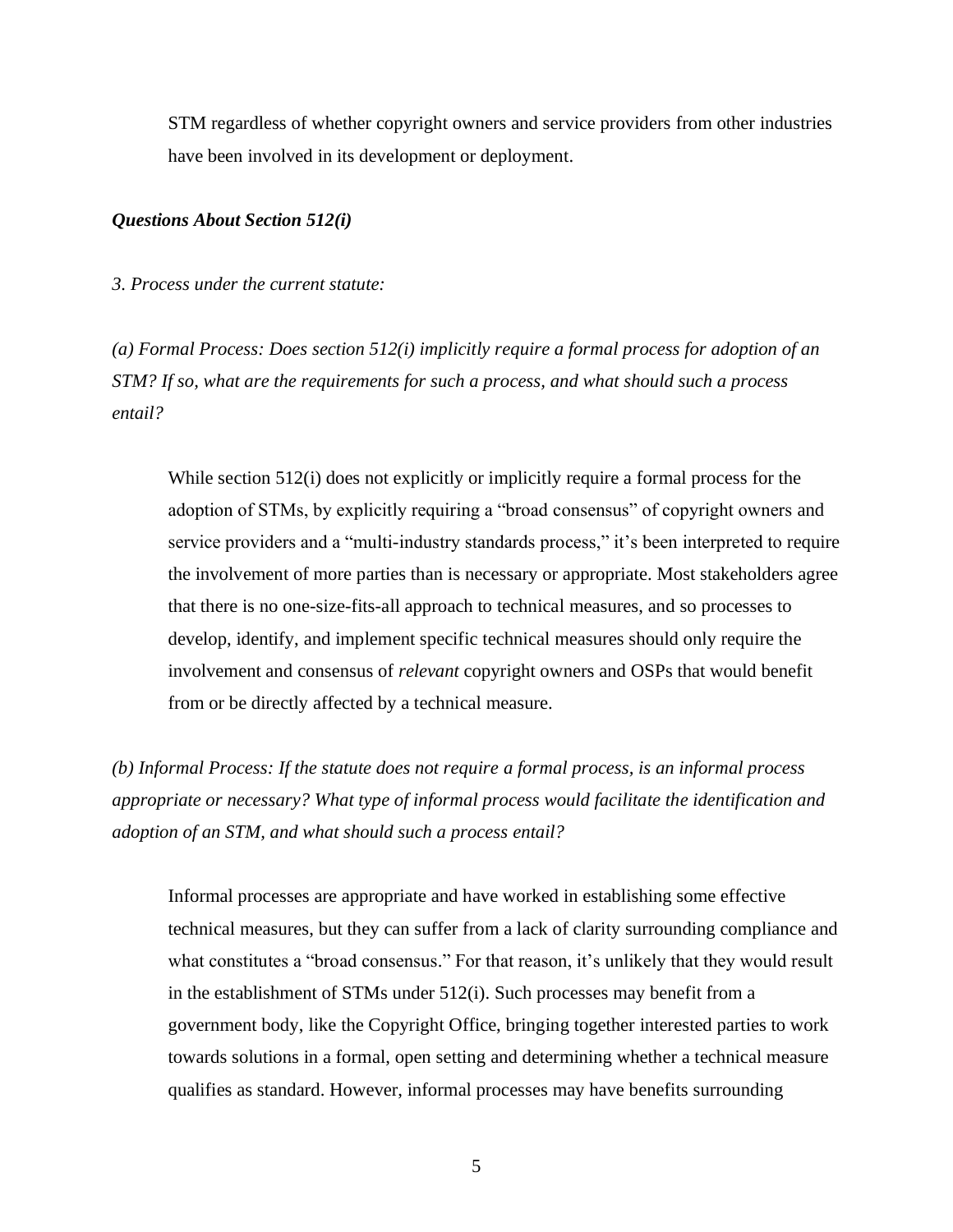parties' willingness to work towards solutions on their own terms and without government oversight or complete public transparency. It's important to recognize that formal processes can and should exist alongside private voluntary solutions. Moreover, whatever level of formality, it must be made clear that the process of identifying and adopting STMs does not require the involvement of every copyright owner or OSP and that any resulting technologies must be made available to all relevant copyright owners on reasonable and nondiscriminatory terms.

*(c) Entities: What entity or entities would be best positioned to convene the process, whether formal or informal? What, if anything, is needed to authorize such an entity to convene the process? Is there any role under section 512(i) for third parties, such as regulatory agencies or private standard-setting bodies, to determine whether a particular technology qualifies as an STM? If so, what is the nature of that role? How would the third party determine that a particular technology qualifies as an STM? What would be the effect of such a determination?*

While the government may not be in the best position to develop technical measures, it can play a much-needed role in identifying, cataloging, and communicating about existing and future technical measures and, as a neutral party, may be in the best position to bring copyright owners, OSPs, and other interested parties together. In the case of designating STMs, the government can bring stakeholders to the table and incentivize them to work toward agreement on effective solutions. We believe the Copyright Office is the most appropriate government entity to take the lead in facilitating these discussions. Other government agencies may also be included in the process as advisors to assist the Office with input on technological aspects. Finally, the appointment of a Chief Technology Officer within the Copyright Office might also help to designate the most effective and up-to-date technical measures.

*(d) Courts: What role, if any, do or should courts play in determining whether a particular technology qualifies as an STM under section 512(i)? How would a court determine that a particular technology qualifies as an STM? What would be the effect of such a determination? For example, would such a determination be binding or advisory? Would it bind non-parties or*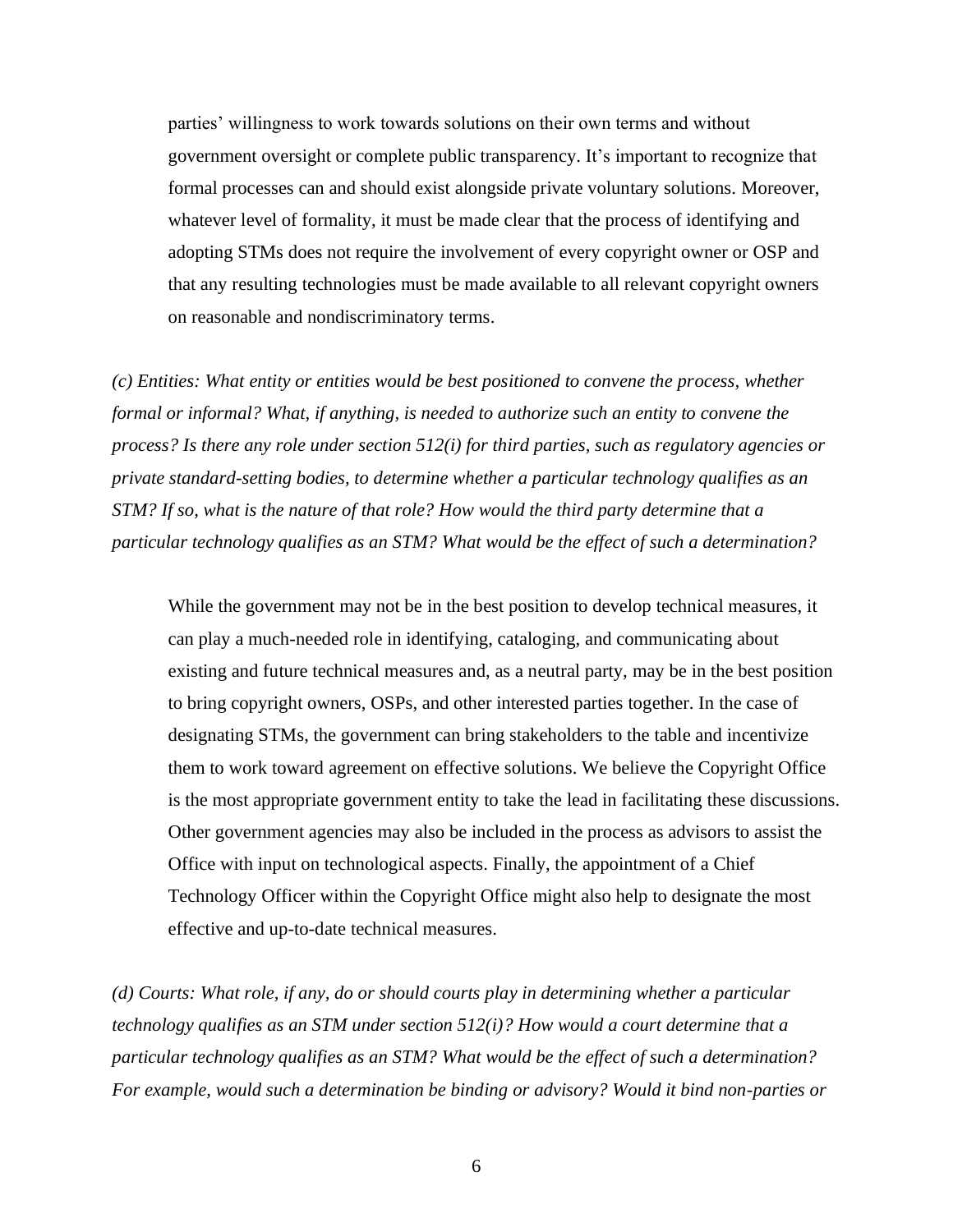*apply outside of the court's jurisdiction? What would be the effect of pending appeals or inconsistent determinations across jurisdictions?*

Courts may be able to play a role in determining whether something qualifies as an STM, however, the aforementioned ambiguity surrounding what constitutes a "broad consensus" and the reference to a "multi-industry standards process" may make it impossible for courts to provide an effective analysis of the statute. That is why clarity is needed to ensure effective measures can be developed by relevant parties with the most expertise and for which the designation of an STM would have the most impact. If the statute was revised to provide such clarity, courts may then be able to better assist in interpreting the statute in a way that binds members of certain industries or specific types of OSPs. While federal courts' interpretation of the DMCA may only bind parties in a specific jurisdiction, the determinations can influence and help guide other courts faced with similar questions.

*4. International Organizations: Could technologies developed or used by international organizations or entities become STMs for purposes of section 512(i)? If so, through what process?*

Technologies developed or used by international organizations or entities may be helpful in providing guidance or examples of what measures work well for identifying and protecting copyrighted works online. Organizations such as the International Organization for Standardization, the World Wide Web Consortium, and the Internet Engineering Task Force could provide insight into the development and implementation of effective technical measures outside of the United States. However, any technical measure developed or used by international organizations should be subject to a process by which U.S. copyright owners, service providers, and, possibly, a government agency assess its applicability and probability of success in U.S. markets. While certain technologies may be capable of successfully identifying infringement across jurisdictional lines, they are likely to have been implemented pursuant to differing underlying national laws. For that reason, it's important that any technologies in use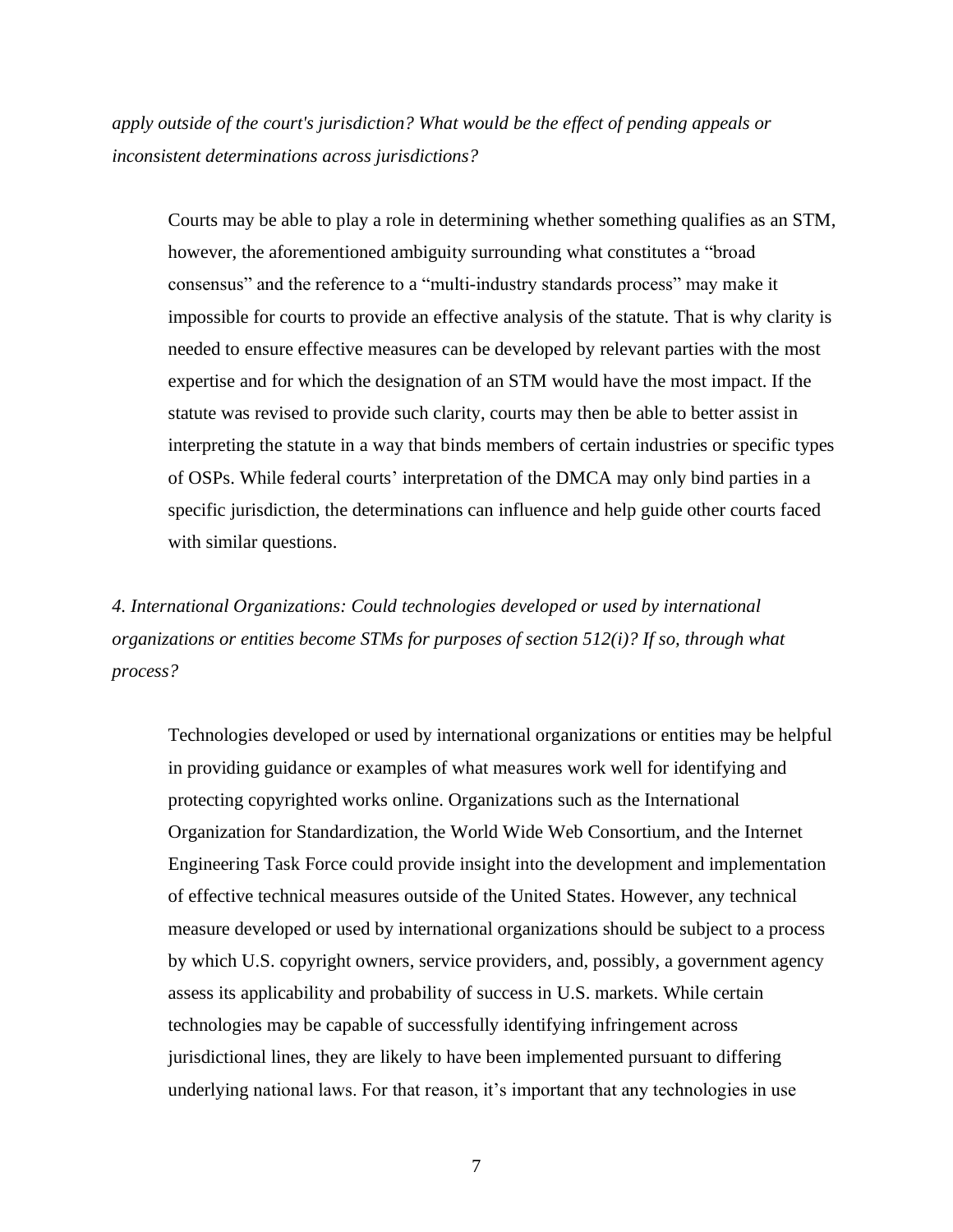outside of the United States be properly analyzed to ensure compliance with U.S. laws and proper application to U.S. markets.

*5. Consensus: Under section 512(i)(2)(A), a measure can qualify as an STM if it has been "developed pursuant to a broad consensus of copyright owners and service providers in an open, fair, voluntary, multi-industry standards process."*

#### *(a) What level of agreement constitutes a "broad consensus"?*

One of the most glaring defects of 512(i) is that "broad consensus" is not defined and it's never been clear what it constitutes. While it seems to imply involvement of a wide range of copyright owners and OSPs, it is not clear whether that means many of the interested parties, a majority, or something more. As noted above, because technical measures are often specific to certain types of content or service providers, requiring a broad consensus of different copyright owners and OSPs is counterproductive. The ambiguity inherent in the term "broad consensus" in the context of the current language of 512(i) creates a loophole that has hindered the development of any standard technical measures by enabling any one party to not participate and thereby claim there was not a broad consensus. To close this loophole, it should be made clear that processes to develop, identify, and implement specific technical measures should only require the involvement and consensus of *relevant* copyright owners and OSPs that would be directly affected by a technical measure.

## *(b) What groupings qualify as "multi-industry"?*

Like "broad consensus," it's unclear what constitutes a "multi-industry standards" process." It could be interpreted to mean that a standard technical measure can only be developed pursuant to a process that involves stakeholders from many different content industries or many different types of service providers. But again, requiring such a wide range of stakeholder involvement is not an effective way to develop measures that are aimed at specific industries, types of copyrighted works, or OSPs. For example,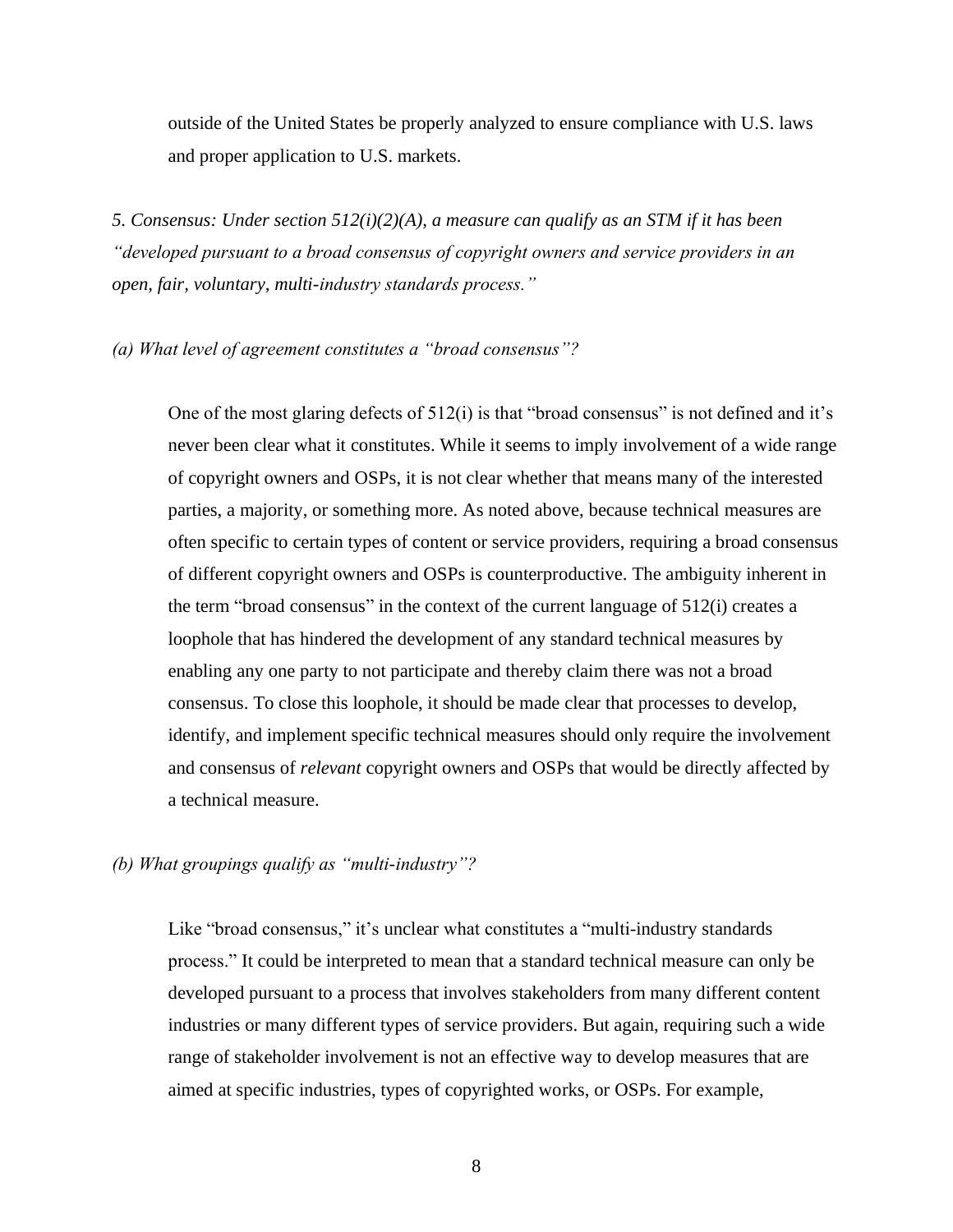YouTube's Content ID was understandably not developed with involvement from a wide range of industries outside of those stakeholders directly affected by infringement occurring on the YouTube platform. Therefore, under a broad interpretation of "multiindustry," Content ID could not be designated as an STM. That is why clarity is needed to ensure that smaller groups with related concerns are able to work towards the development and adoption of measures that qualify as STMs under 512(i).

*(c) Can the phrase "multi-industry" as used in the statute mean a grouping within a subset of industries? Could such sub-industry divisions adopt separate STMs? What would be appropriate sub-industry divisions?*

The problem is that "multi-industry standards process" could be interpreted as requiring one process that involves multiple unrelated industries. 512(i) should allow for smaller subsets or groupings of stakeholders in separate industries to work together without the involvement of *all* industries, copyright owners, or service providers. Appropriate subindustry divisions could be designated based on the type of copyrighted work at issue. For example, photographers and service providers that deal in the distribution of and/or access to photographic works should work together to develop technical measures that best identify infringement of photographs online. Similarly, copyright owners in the music industry should work with music distribution and music streaming services to identify and implement the most effective technical measures for combatting infringement of music online.

#### 6. *Availability:*

*(a) Under section 512(i)(2)(B), an STM must also be "available to any person on reasonable and nondiscriminatory terms." Is this a threshold requirement for a technology to qualify as an STM or an obligation to make a technology available on reasonable and nondiscriminatory terms once it is designated as an STM?*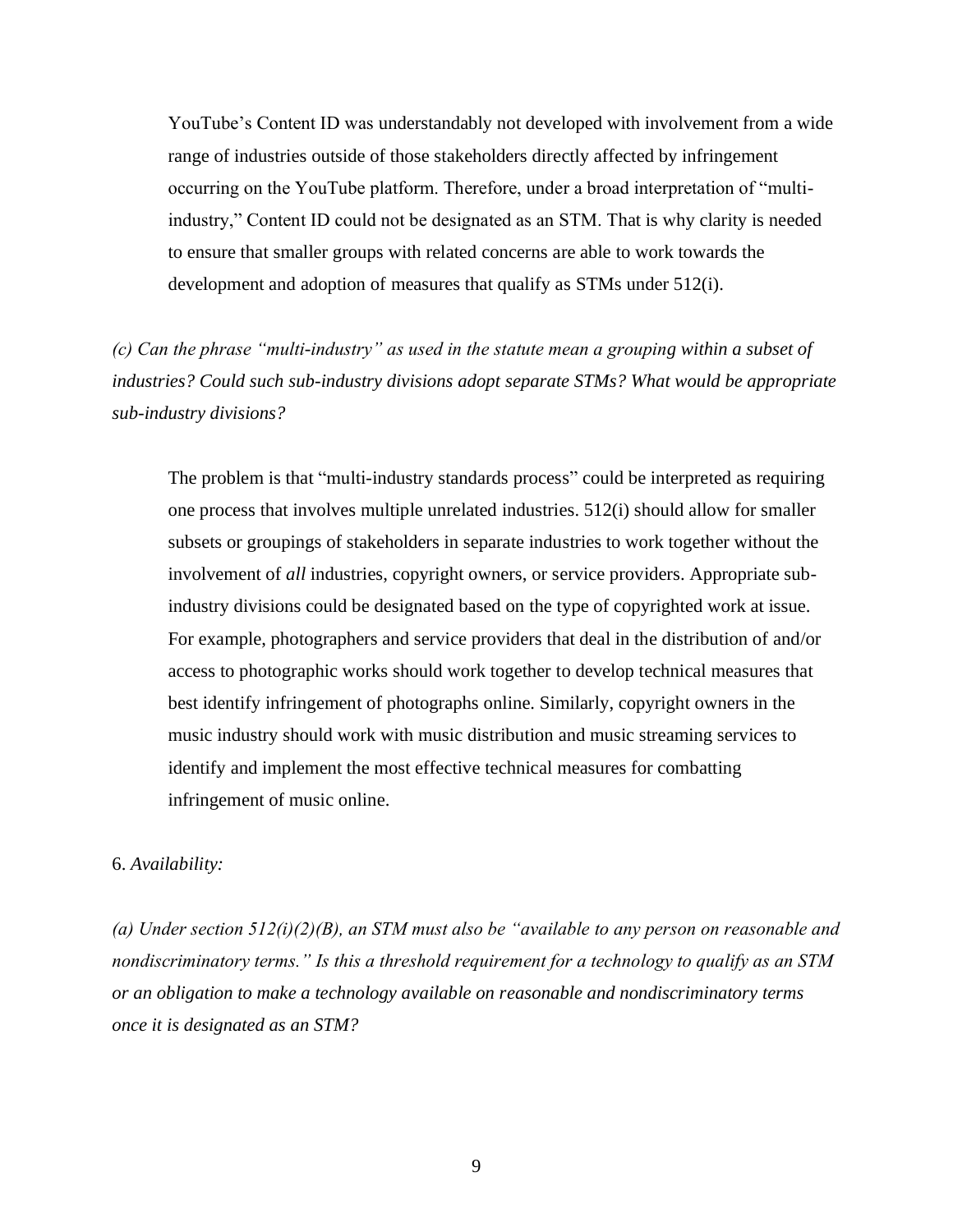Making a technical measure "available to any person on reasonable and nondiscriminatory term" is an obligation that must be met once the technical measure is designated as standard. If, alternatively, it's determined to be a threshold requirement that must be met for a measure to *become* an STM, then any technical measure developer or proprietor could block its designation as an STM by simply denying access to certain groups or classes of copyright owners.

*(b) How has concern over the potential availability and accessibility of a technology affected the adoption of STMs? What terms would be reasonable and nondiscriminatory for STMs? In what ways would it be possible to enforce these terms?*

The lack of availability and accessibility of certain technical measures to all relevant copyright owners has been one of the main obstacles to the adoption of STMs. As we discuss in our response to Question 1, there are many technical measures that have been developed by OSPs and are used by certain copyright owners who are given access to the measures. The problem with many of these measures is that they function within parameters set by their operators, they're not implemented with any consistency within an OSP's platform or among OSPs, and they are not available to all types of relevant copyright owners.<sup>9</sup> To meet the requirements of  $512(i)(2)(B)$ , a technical measure must be available to "any person," or any type of copyright owner, on terms that do not incidentally bar access to certain groups or individuals. For example, OSPs should not be allowed to bar access to technical measures based on threshold requirements related to things like the status, sophistication, or size of the copyright owner. Enforcing these terms may require a formal process for designating STMs and subsequent oversight by the Copyright Office.

*7. Costs and burdens: Under section 512(i)(2)(C), an STM must not "impose substantial costs on service providers or substantial burdens on their systems or networks." How should the* 

<sup>9</sup> Keith Kupferschmid, *YouTube Infringement Tools Are All Foam and No Beer for Small Creators (Part 1)*, COPYRIGHT ALLIANCE BLOG (August 24, 2021), [https://copyrightalliance.org/youtube-infringement-tools-part-one/.](https://copyrightalliance.org/youtube-infringement-tools-part-one/)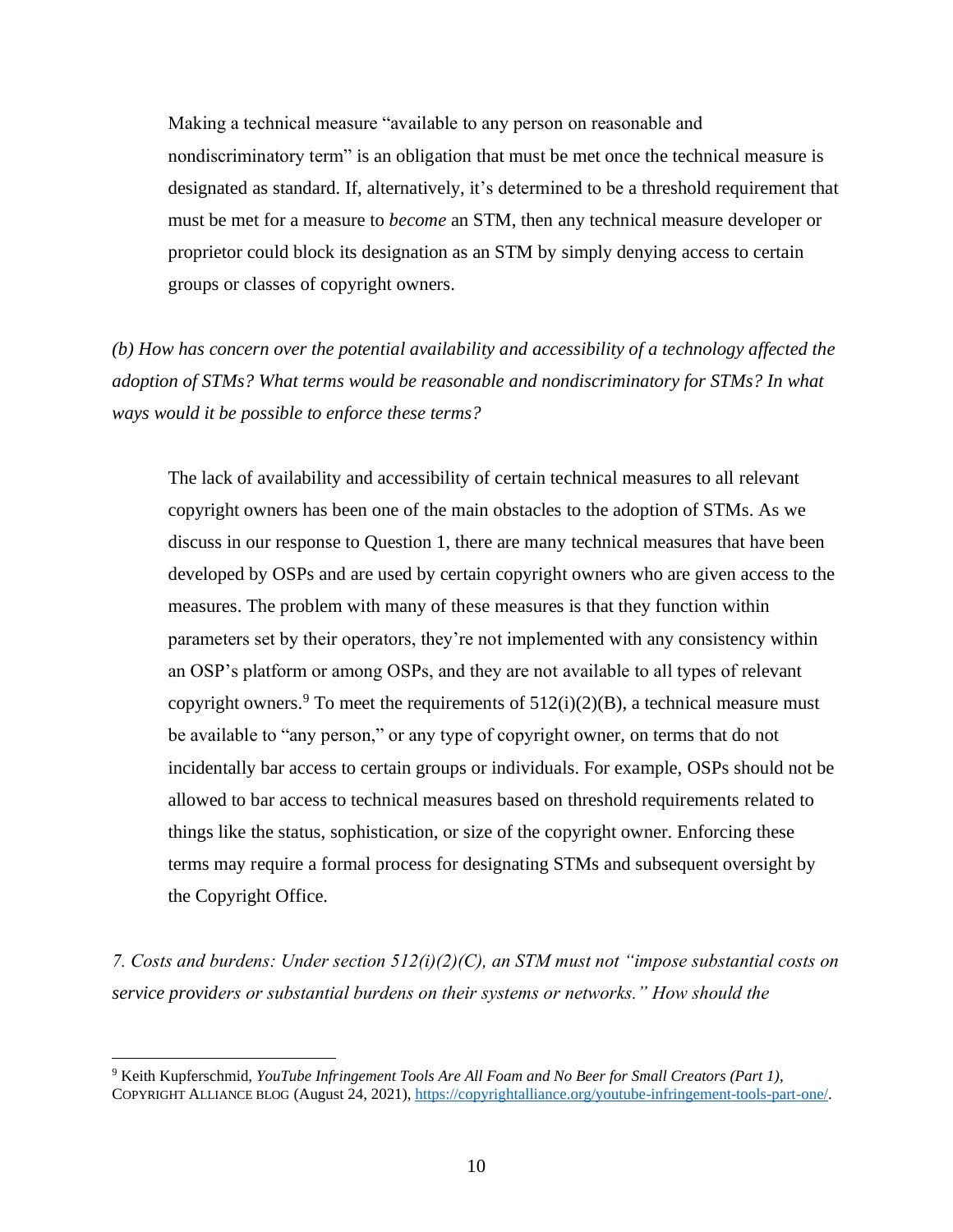*substantiality of costs and burdens on internet service providers be evaluated? Should this evaluation differ based on variations in providers' sizes and functions?*

While the size and function of a particular OSP are factors that can be considered in determining whether accommodation of an STM imposes substantial costs or burdens on their systems or networks, any such determination must take into account the amount of infringing activity occurring over the system or network controlled by service providers. Simply basing a burden determination on things like a service's revenue or number of employees is not enough, as it could give OSPs a pass that may be havens for infringement but operate without significant revenues or other resources.

*8. Internet service provider responsibilities: Section 512(i)(1)(B) states that an internet service provider must "accommodate[ ] and [ ] not interfere" with STMs to qualify for the statutory safe harbor. What actions does this standard require service providers to take or to affirmatively avoid taking? Must all internet service providers have the same obligations for every STM? What obstacles might prevent service providers from accommodating STMs? What could ameliorate such obstacles?*

 $512(i)(1)(B)$ 's requirements that a service provide accommodate and not interfere with an STMs to be eligible for safe harbor is another area of the statute that would benefit from more clarity. Requiring that a service provider both accommodate *and* not interfere with standard technical measures means it is not sufficient for a service provider to merely not interfere with the STM—they must also adopt and implement it. Importantly, that does not mean all service providers must necessarily do so. During a formal standard-setting process, the stakeholders, in conjunction with the government, can set standards for when a service provider must accommodate the STM, for example, if it receives a certain number of takedown requests over a specified period of time. A flexible process that takes into account the conditions that may affect a service provider's need and ability to implement technical measures would ameliorate potential obstacles.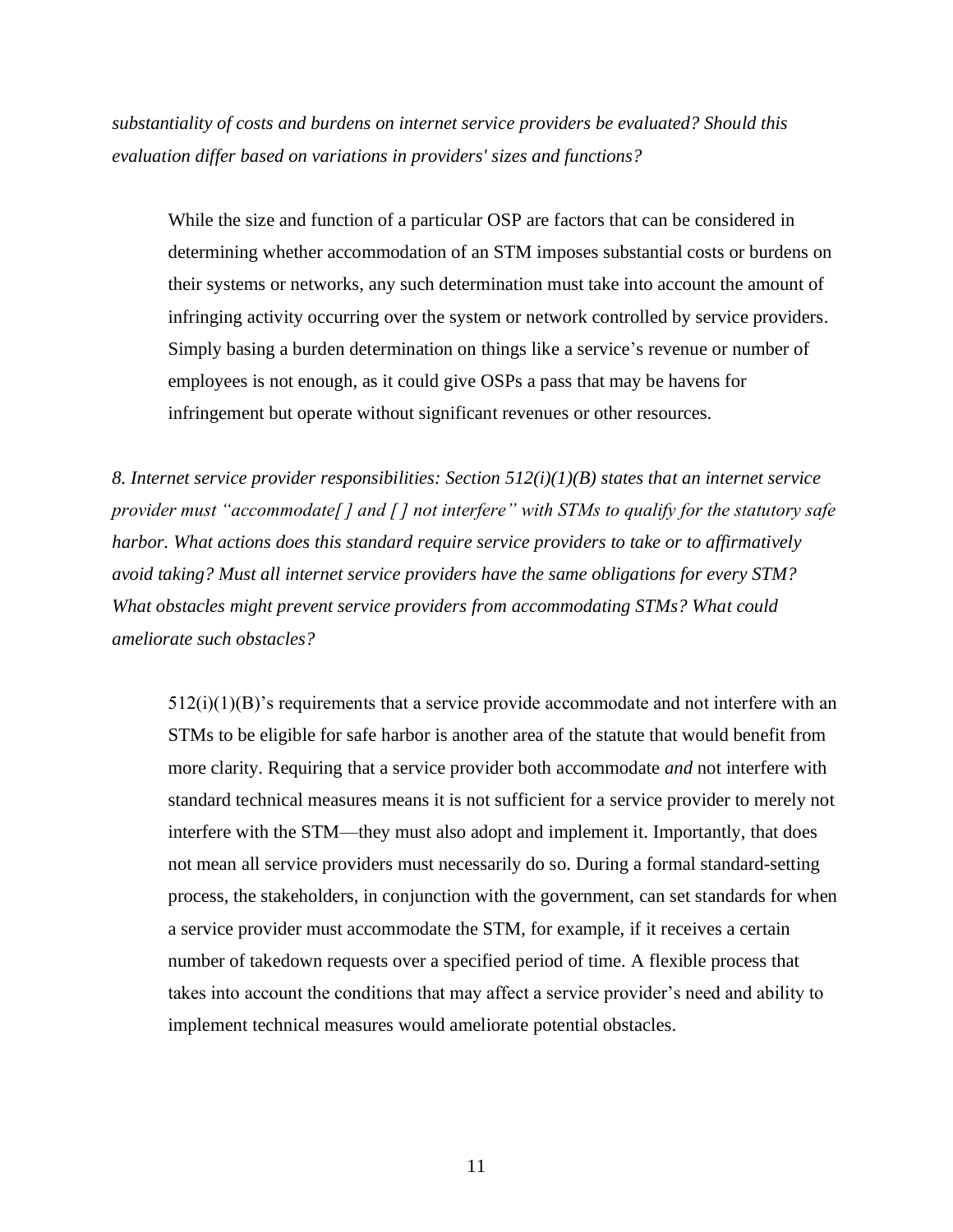#### *Questions About Potential Changes to Section 512*

*9. Definition: How could the existing definition of STMs in section 512 of Title 17 be improved?*

Section 512(i)(2)(A) should be revised in a way that makes clear that an STM must only be developed *or identified* pursuant to a *relevant* group of copyright owners and service providers in the effected industries. That way, existing technologies that are already in use could be designated as STMs regardless of whether stakeholders in other content industries or other service providers have been involved in its development or deployment. Also, the statute should make clear that "accommodate" means that a service provider must *implement* a designated STM, rather than simply not interfere with it. Making that change would harmonize  $512(i)(1)(B)$  with the repeat infringer policy obligations in 512(i)(1)(A), which explicitly requires implementation.

*10. Obligations: Currently, section 512(i)(1) conditions the safe harbors established in section 512 on an internet service provider accommodating and not interfering with STMs.* 

*(a) Is the loss of the section 512 safe harbors an appropriate remedy for interfering with or failing to accommodate STMs? If not, what would be an appropriate remedy?*

The loss of safe harbor protection under section 512(i) is an appropriate remedy for interfering with or failing to accommodate STMs. However, as we explain throughout these comments, section 512(i)(2) should be revised in a way that makes the designation of STMs an attainable goal and clarifies that to accommodate an STM means that a service provider must implement the measure. Without those needed changes, there will continue to be no designated STMs for service providers to accommodate, rendering the loss of safe harbor remedy meaningless. Finally, if loss of safe harbor protection is not an available remedy, damages for infringing activity occurring over a system or network controlled by service providers as a result of not accommodating and implementing a designated technical measure must be available to copyright owners.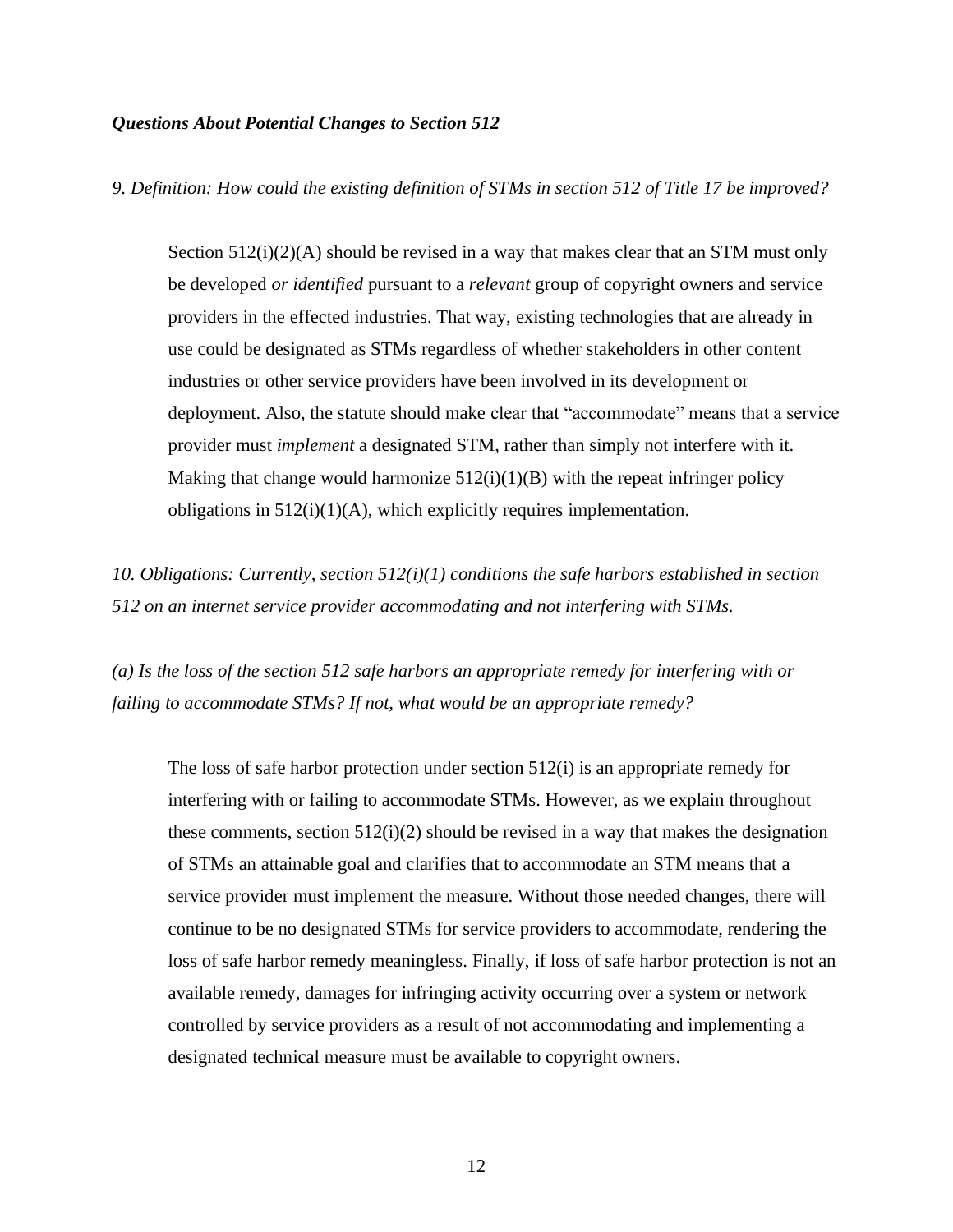*(b) Are there other obligations concerning STMs that ought to be required of internet service providers?*

Although we think adoption *and* implementation is inherent in the term "accommodates," it would be beneficial for 512(i)(2) to make clear that accommodating an STM means that a service provider must adopt and implement the measure—rather than simply not interfere with it.

#### *(c) What obligations should rightsholders have regarding the use of STMs?*

While 512(i) does not include any explicit obligations, rightsholders should work voluntarily with service providers to develop and/or identify existing technical measures that could then be designated as an STM—which they have been doing for years. When an STM is designated, rightsholders should also have an obligation to notify an OSP when they believe it has not complied with the statute by not accommodating or interfering with the measure. Finally, rightsholders should abide by safeguards that are put in place to ensure that a technical measure does not violate constitutional rights.

### *11. Adoption through rulemaking:*

#### *(a) What role could a rulemaking play in identifying STMs for adoption under 512(i)?*

Rulemaking could play a much-needed role in formalizing the process by which STMs are identified. No STMs have been designated in the almost quarter century since the DMCA was enacted largely because service providers have been unwilling to come to the table and work with copyright owners in good faith toward meaningful solutions. If a rule making process was established and overseen by the U.S. Copyright Office, with the assistance of other government agencies, it would ensure that interested parties are involved and that effective technical measures are adopted and implemented.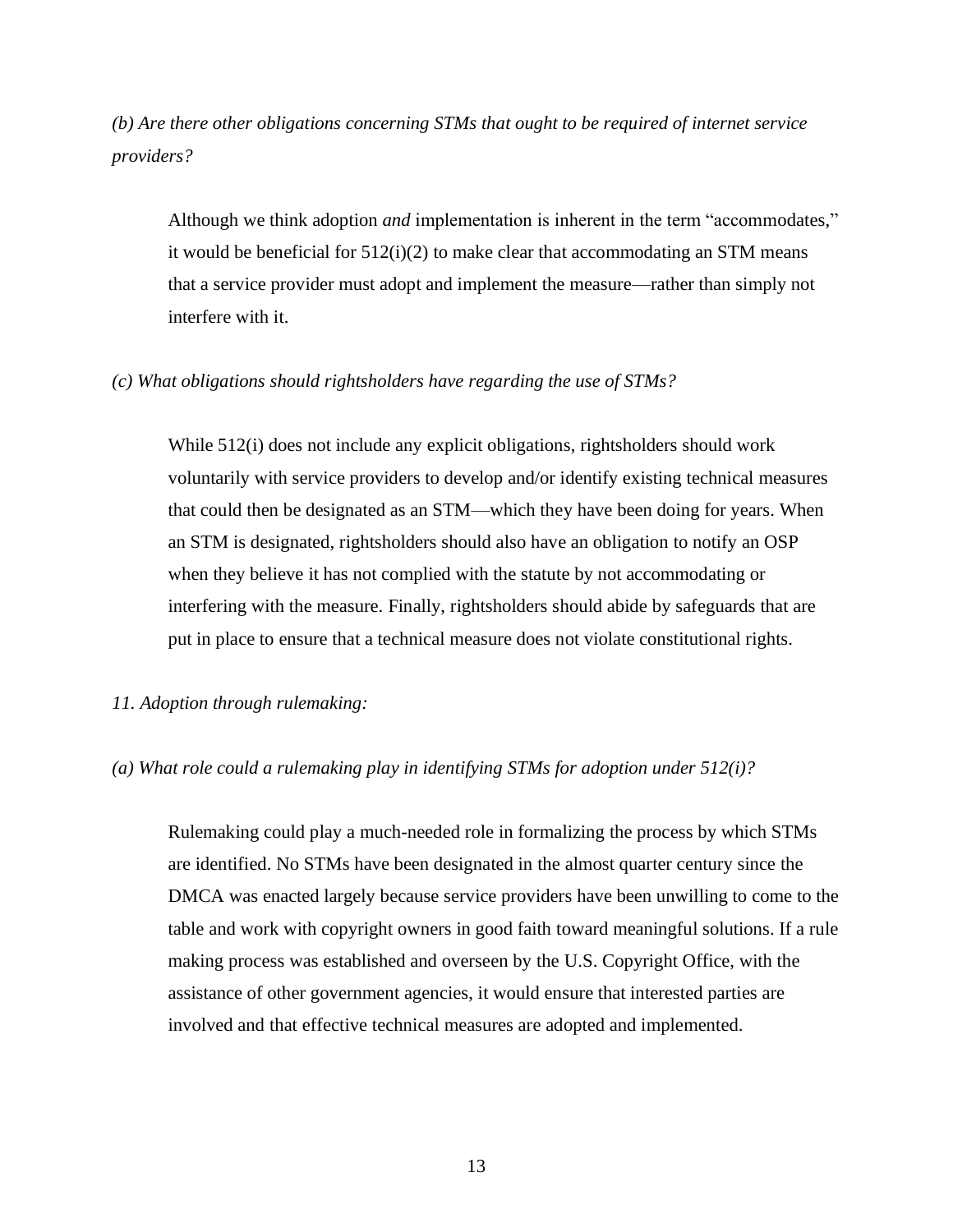*(b) What entity or entities would be best positioned to administer such a rulemaking?*

The Copyright Office is best positioned to administer an STM rulemaking, as it is the expert government agency with the authority, delegated by Congress, to develop regulations covering behavior by private parties on a wide range of copyright topics. Notably, the Copyright Office already oversees a rulemaking involving technical measures protecting copyrighted material in its section 1201 triennial rulemaking. In administering an STM rulemaking, the Copyright Office could consult with other expert government agencies that may provide insight into technological matters, such as the National Institute of Standards and Technology (NIST).

*(c) What factors should be considered when conducting such a rulemaking, and how should they be weighted?*

Below is a non-exhaustive list of factors that should be considered when conducting a rulemaking to designate an STM.

- The ability of a technical measure to identify and/or protect specific types of copyrighted works on different services or platforms
- Whether the technical measure can be made available to any person on reasonable and nondiscriminatory terms
- What, if any, burdens would be imposed on service providers that must adopt and implement a technical measure
- If considering whether a service provider must accommodate an STM, assessing the amount of alleged or demonstrated infringing activity occurring over systems or networks controlled by the type of service provider

# *(d) What should be the frequency of such a rulemaking?*

The rulemaking should occur frequently enough to ensure that changes in technology and the piracy landscape are appropriately considered. A triennial schedule, similar to the section 1201 rulemaking, may work well to accomplish that goal.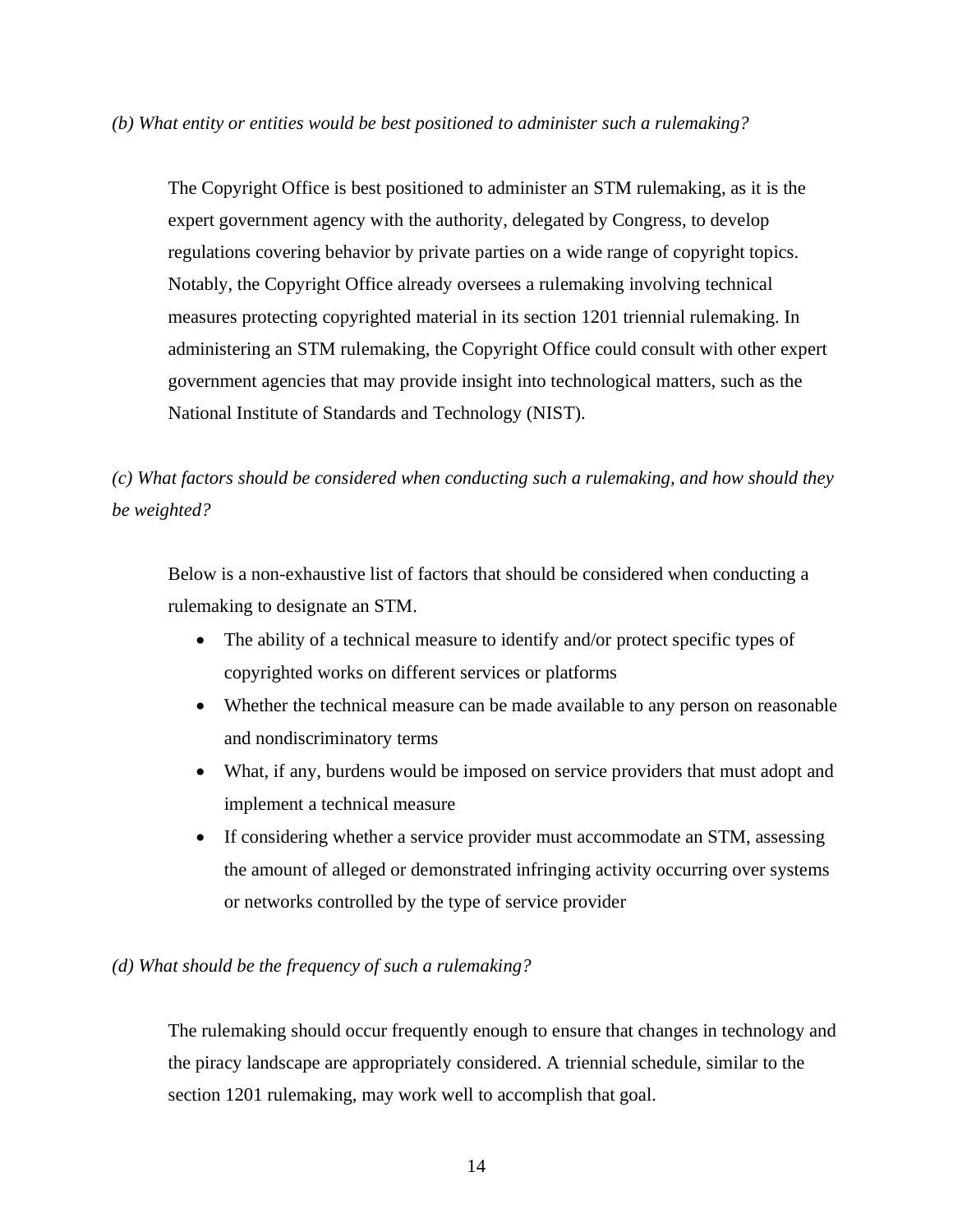*(e) What would be the benefits of such a rulemaking? What would be the drawbacks of such a rulemaking?*

A triennial rulemaking process administered by the Copyright Office would provide the much-needed service of identifying, cataloging, and communicating about existing and future standard technical measures. By bringing together stakeholders and incentivizing them to work towards meaningful solutions, the Copyright Office could assume an important role, the lack of which over the past twenty-plus years has resulted in no STMs being designated. A potential drawback of such a rulemaking that opponents to updating 512(i) often raise is that the Copyright Office does not have the technical expertise to conduct technical measures evaluations. We do not agree with that claim, but even if it were true, the Office could consult with other expert government agencies and create specific positions, such as a Chief Technology Officer, to alleviate such concerns. Lastly, any alleged lack of specialized technical expertise at the Copyright Office hasn't precluded it from engaging in the 1201 triennial rule making, and there are many bright people at the Office who are capable of understanding difficult and complex technological issues.

*12. Alternatives: Are there alternative approaches that could better achieve Congress's original goals in enacting section 512(i)?* 

To achieve the goal of copyright owners and OSPs working together to reduce piracy through technical measures, all avenues and approaches should be considered. Supplemental approaches exist in the form of private voluntary agreements, and while these types of negotiations and agreements should not be viewed as alternative approaches, they should be encouraged to continue alongside any formal rulemaking process. Effective technical measures have been identified and implemented through voluntary agreements among industry stakeholders, and they have proven successful in identifying and protecting copyrighted content in specific circumstances. However, their success has been dependent on the existence of some type of incentive for service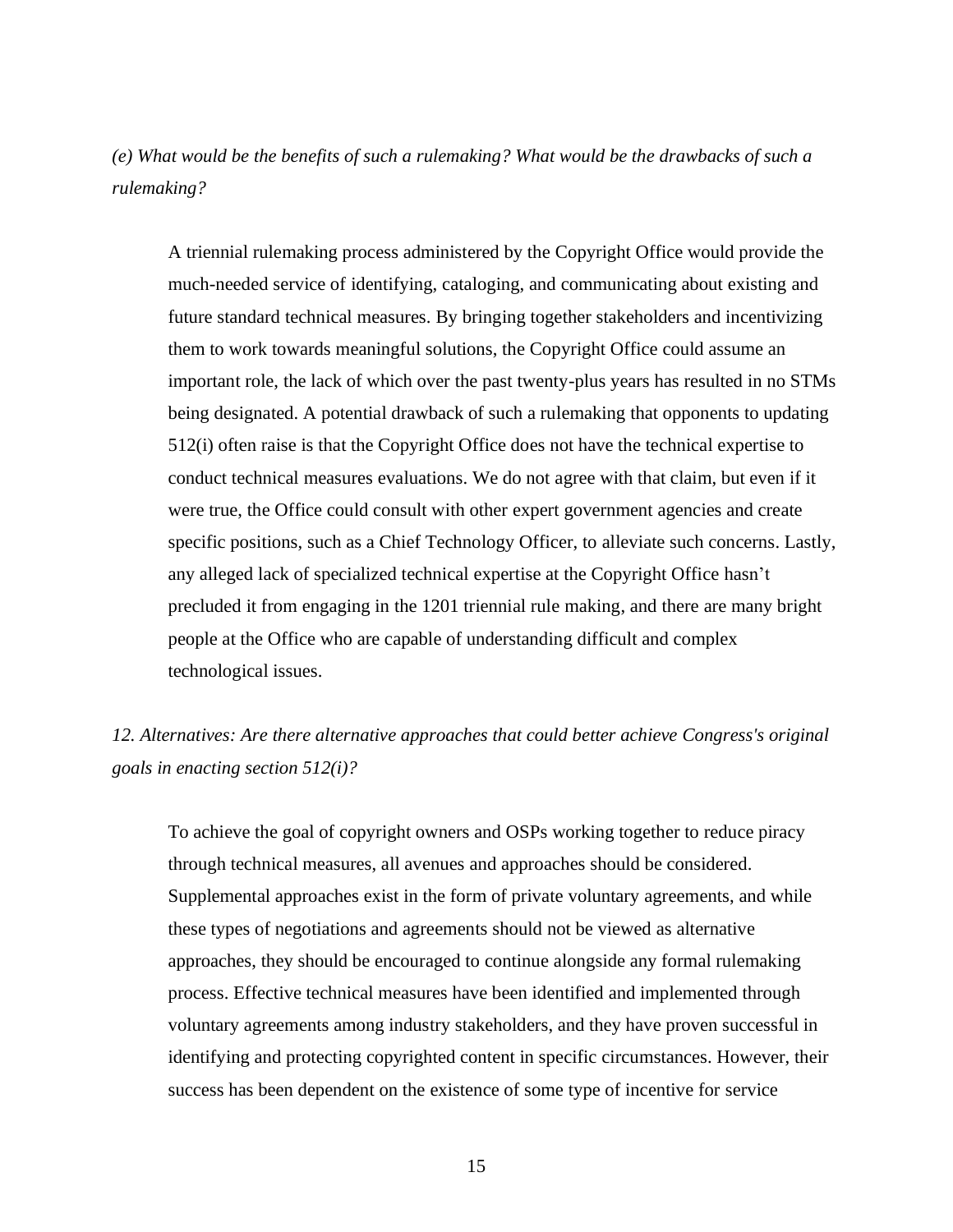providers to participate. Further, individual creators and small copyright owners have largely been left out of voluntary agreement discussions. With no incentive to adopt and implement STMs, many of the technical measures offered by service providers are the result of voluntary agreements with specific industries and are only available to select partners.

Examples of effective voluntary agreements include the Trustworthy Accountability Group (TAG), the Principles for User Generated Content Services, trusted notifier agreements, and payment processor agreements.<sup>10</sup> Stakeholders were incentivized to participate in those voluntary initiatives for a variety of reasons, including (i) not being quite sure what the law was on a particular issue because of conflicting court decisions in different jurisdictions, (ii) pending litigation that presented risks to both sides, (iii) the possibility of legislation being enacted that would change the playing field, (iv) customer relations, or (v) some combination of all of these.

Voluntary solutions are often the result of private discussions and agreements among stakeholders, and so it's difficult to say what processes are ongoing or what technical measures are currently the subject of voluntary agreement discussions. What's clear is that the success of any alternative voluntary processes depends on a number of factors, including (i) stakeholder incentives and a willingness to participate, (ii) multilateral stakeholder involvement, (iii) a willingness to listen to and address concerns raised by the participants, (iv) setting practical goals based on agreed upon guidelines or principles, and (v) ensuring agreements are revisited so that they remain effective over time.

### *Other Issues*

*13. Please identify and describe any pertinent issues not referenced above that the Copyright Office should consider.*

 $10$  Id. at 5-7.